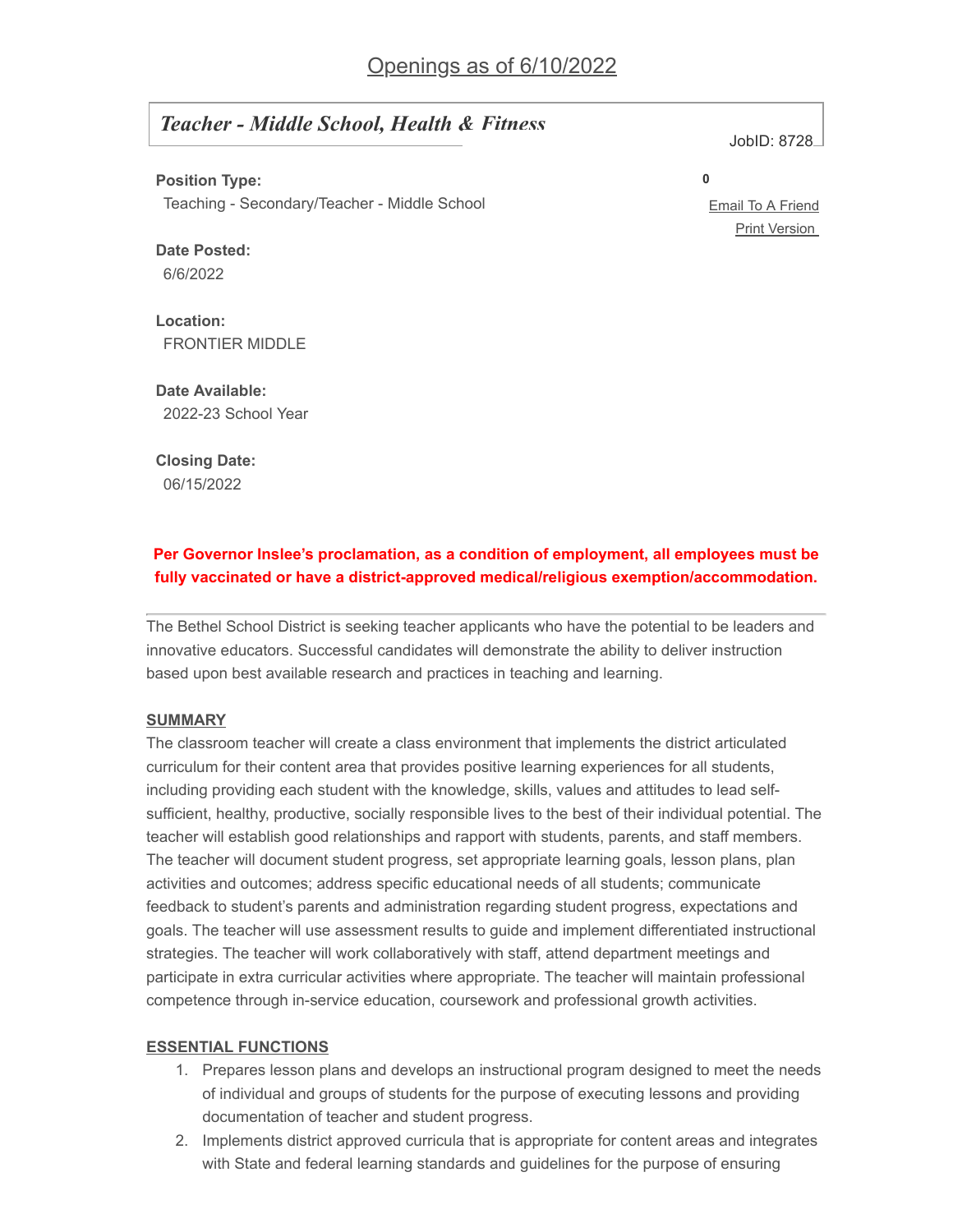effective teaching and learning for all students.

- 3. Reports incidents of child abuse, altercations, and substance abuse for the purpose of maintaining personal safety of students.
- 4. Provides clear and focused instruction for all students by adapting and using a variety of teaching strategies for the purpose of meeting student needs toward readiness of successful learning to meet graduation standards.
- 5. Provides on-going quality classroom-based assessments, and monitors students while using district/state assessment tools for the purpose of providing student progress, expectation and goals feedback to students, parents and administration.
- 6. Establishes and maintains a standard of student behavior for the purpose of providing an orderly, safe and productive learning environment.
- 7. Communicates positively and regularly with students, parents and/or legal guardians for the purpose of maintaining an open relationship designed to encourage student achievement through meaningful collaboration.
- 8. Establishes and maintains positive, effective working relationships with those contacted in the performance of work for the purpose of providing an effective school program.
- 9. Maintains appropriate confidential reports, records, and files for the purpose of state/federal law compliance.

 $\_$  , and the state of the state of the state of the state of the state of the state of the state of the state of the state of the state of the state of the state of the state of the state of the state of the state of the

- 10. Attends and participates in all staff meetings and extra curricular activities as required or deemed necessary by the District and/or building principal for the purpose of continued professional growth and to remain current in techniques and methods of instruction.
- 11. Collaborates with special education program staff and specialists for the purpose of meeting the needs of special education students, and complying with special education requirements, within the regular classroom environment.

## **MINIMUM QUALIFICATIONS**

## **Valid Washington State Teacher certificate with appropriate endorsements:**

- **HEALTH & FITNESS;**
- **PE; and/or**
- **endorsement(s) to teach Health & Fitness.**

## *Education and Experience*

Must meet job specific Washington State and federal learning standards.

## *Knowledge, Skills, and Abilities*

Knowledge and skill in instructional principles, methods and techniques.

Knowledge of current state assessments and graduation requirements.

Knowledge and implementation of district adopted curricula.

Knowledge of subject areas appropriate to assignment.

Knowledge of procedures/policies in the student referral process.

Skill in classroom management, student discipline and developing positive techniques for improving student behavior.

Skills in organizational techniques.

Skill in reading, writing and oral communications.

Ability to establish and maintain positive, effective working relationships with those contacted in the performance of work.

Ability to participate collaboratively in teams.

Ability and commitment to work with a full range of students.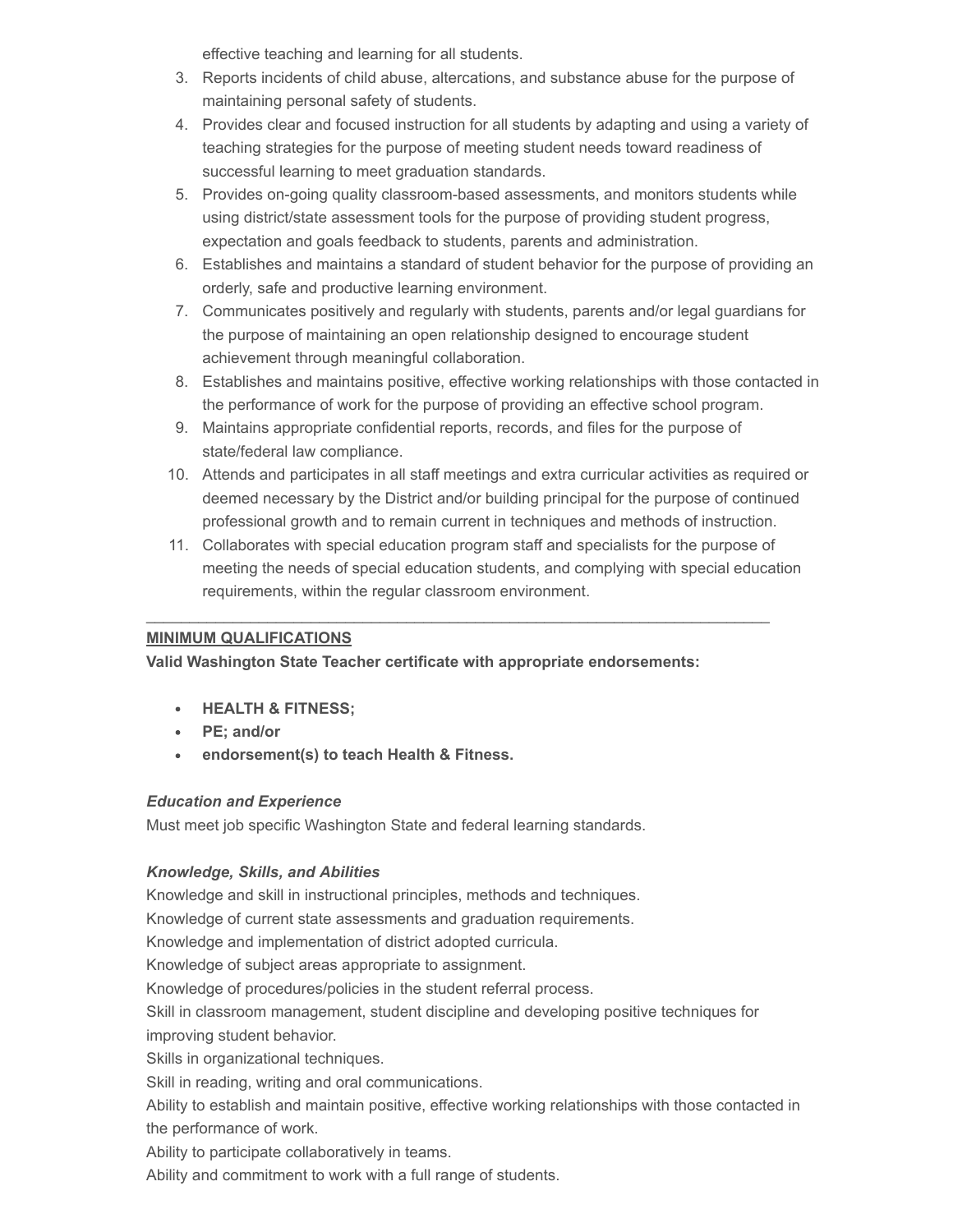Ability to be fair and consistent when working with a culturally, racially and economically diverse student population.

Ability to follow district/school policies and the educational code of professional conduct. Ability to communicate effectively both orally and in writing with staff, students and parents from diverse, cultural backgrounds.

Ability to continue participation in staff development to maintain professional skills.

Ability to effectively integrate technology resources into the curriculum.

Ability to maintain confidentiality.

Ability to adapt to change and remain flexible.

Ability to meet and maintain punctuality and attendance expectations.

Ability to serve as a role model and treat students as individuals in a professional manner.

 $\_$  . The contribution of the contribution of the contribution of the contribution of the contribution of the contribution of  $\mathcal{L}_\text{max}$ 

#### *Licenses/Special Requirements*

Successful clearance of criminal justice fingerprint and background check.

#### **CONDITIONS**

Required to deal with a wide range of student achievement and behavior. May experience frequent interruptions and must be able to handle multiple tasks simultaneously. May be required to deal with distraught students/parents/staff: may be exposed to infectious diseases.

#### *Physical Demands*

While performing the duties of this job, the employee is regularly required to talk, hear, and operate a computer, as well as hand-held learning devices and other office equipment. This position is active and requires standing, walking, bending, kneeling, stooping, crouching, crawling, climbing and reaching throughout the day. The employee will use frequently use repetitive arm/hand motion and must occasionally lift and/or move items over 30 pounds. Specific vision abilities required by this job include close vision, distance vision, color vision, peripheral vision, depth perception and ability to adjust focus. The employee may climb stairs or ride in elevators, depending on the worksite.

## *Environmental Factors*

Moderate to loud noise levels.

## **REPORTING RELATIONSHIPS**

District/Building Administrators as appropriate.

#### **UNIT AFFILIATION**

Bethel Education Association

#### **Application Procedure:** APPLY ONLINE

*If you are a current Bethel School District employee, you must complete an INTERNAL application.*

*All other applicants, including current substitutes, must complete the standard EXTERNAL application.*

 $\_$  . The contribution of the contribution of the contribution of the contribution of the contribution of the contribution of  $\mathcal{L}_\text{max}$ 

 $\_$  , and the state of the state of the state of the state of the state of the state of the state of the state of the state of the state of the state of the state of the state of the state of the state of the state of the

 $\_$  . The contribution of the contribution of the contribution of the contribution of the contribution of the contribution of  $\mathcal{L}_\text{max}$